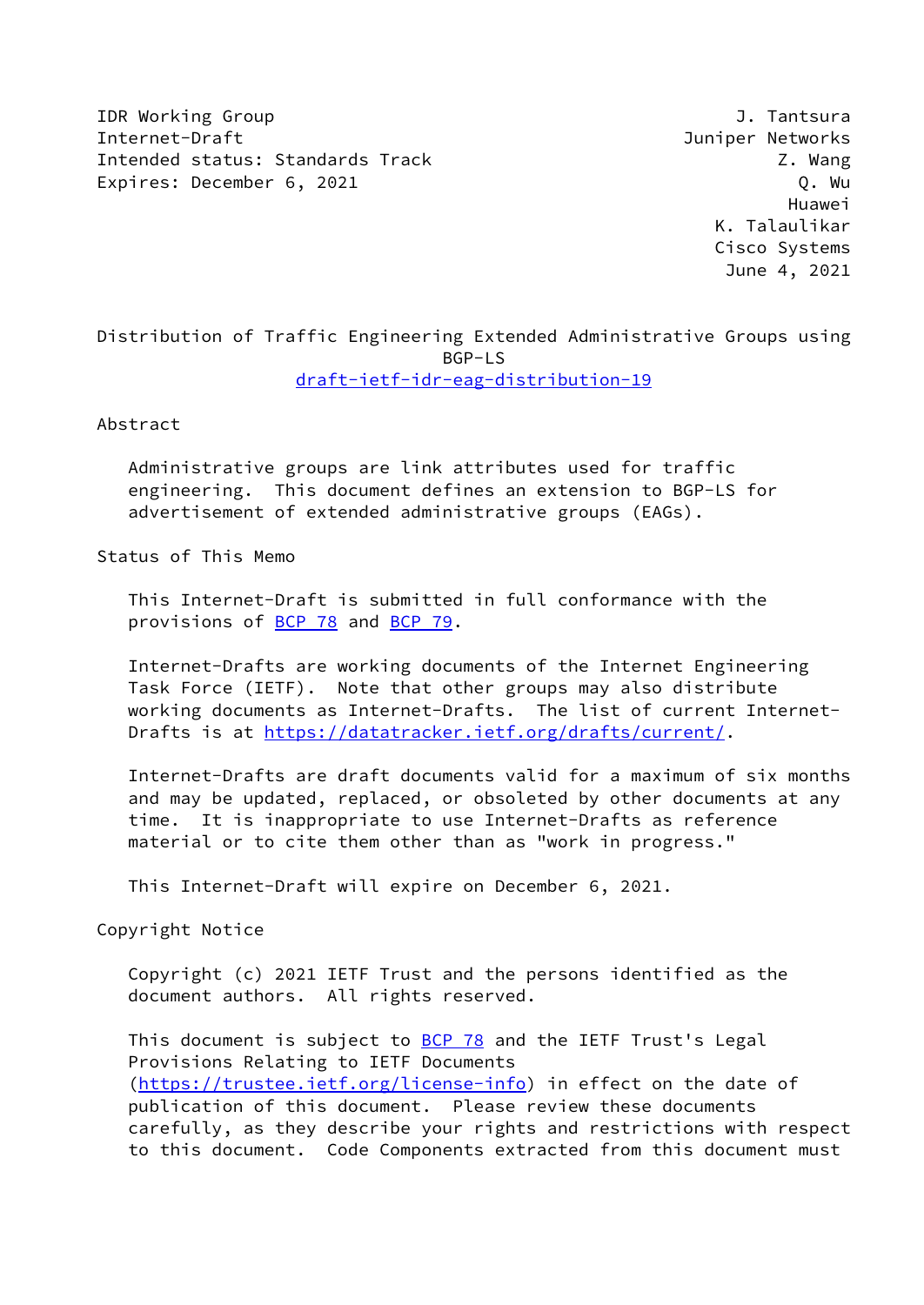<span id="page-1-1"></span>

| Internet-Draft |  | Extended Administrative Group |  | June 2021 |  |
|----------------|--|-------------------------------|--|-----------|--|
|----------------|--|-------------------------------|--|-----------|--|

 include Simplified BSD License text as described in Section 4.e of the Trust Legal Provisions and are provided without warranty as described in the Simplified BSD License.

### Table of Contents

| 1.1. Requirements Language 2                             |  |
|----------------------------------------------------------|--|
| 2. Advertising Extended Administrative Group in BGP-LS 3 |  |
|                                                          |  |
| $\underline{4}$ . Manageability Considerations 4         |  |
|                                                          |  |
|                                                          |  |
|                                                          |  |
| 7.1. Normative References 5                              |  |
| 7.2. Informative References 5                            |  |
|                                                          |  |
|                                                          |  |

## <span id="page-1-0"></span>[1](#page-1-0). Introduction

 Administrative groups (commonly referred to as "colors" or "link colors") are link attributes that are advertised by link state protocols like IS-IS [\[RFC1195](https://datatracker.ietf.org/doc/pdf/rfc1195)], OSPFv2 [\[RFC2328](https://datatracker.ietf.org/doc/pdf/rfc2328)] and OSPFv3 [\[RFC5340](https://datatracker.ietf.org/doc/pdf/rfc5340)]. The BGP-LS advertisement of the originally defined (non extended) administrative groups is encoded using the Administrative Group (color) TLV 1088 as defined in [\[RFC7752](https://datatracker.ietf.org/doc/pdf/rfc7752)].

 These administrative groups are defined as a fixed-length 32-bit bitmask. As networks grew and more use-cases were introduced, the 32-bit length was found to be constraining and hence extended administrative groups (EAG) were introduced in [\[RFC7308](https://datatracker.ietf.org/doc/pdf/rfc7308)].

The EAG TLV [\(Section 2](#page-2-0)) is not a replacement for the Administrative Group (color) TLV; as explained in [[RFC7308\]](https://datatracker.ietf.org/doc/pdf/rfc7308) both values can coexist. It is out of scope for this document to specify the behavior of the BGP-LS consumer [\[RFC7752](https://datatracker.ietf.org/doc/pdf/rfc7752)].

 This document specifies an extension to BGP-LS for advertisement of the extended administrative groups.

#### <span id="page-1-2"></span>[1.1](#page-1-2). Requirements Language

The key words "MUST", "MUST NOT", "REQUIRED", "SHALL", "SHALL NOT",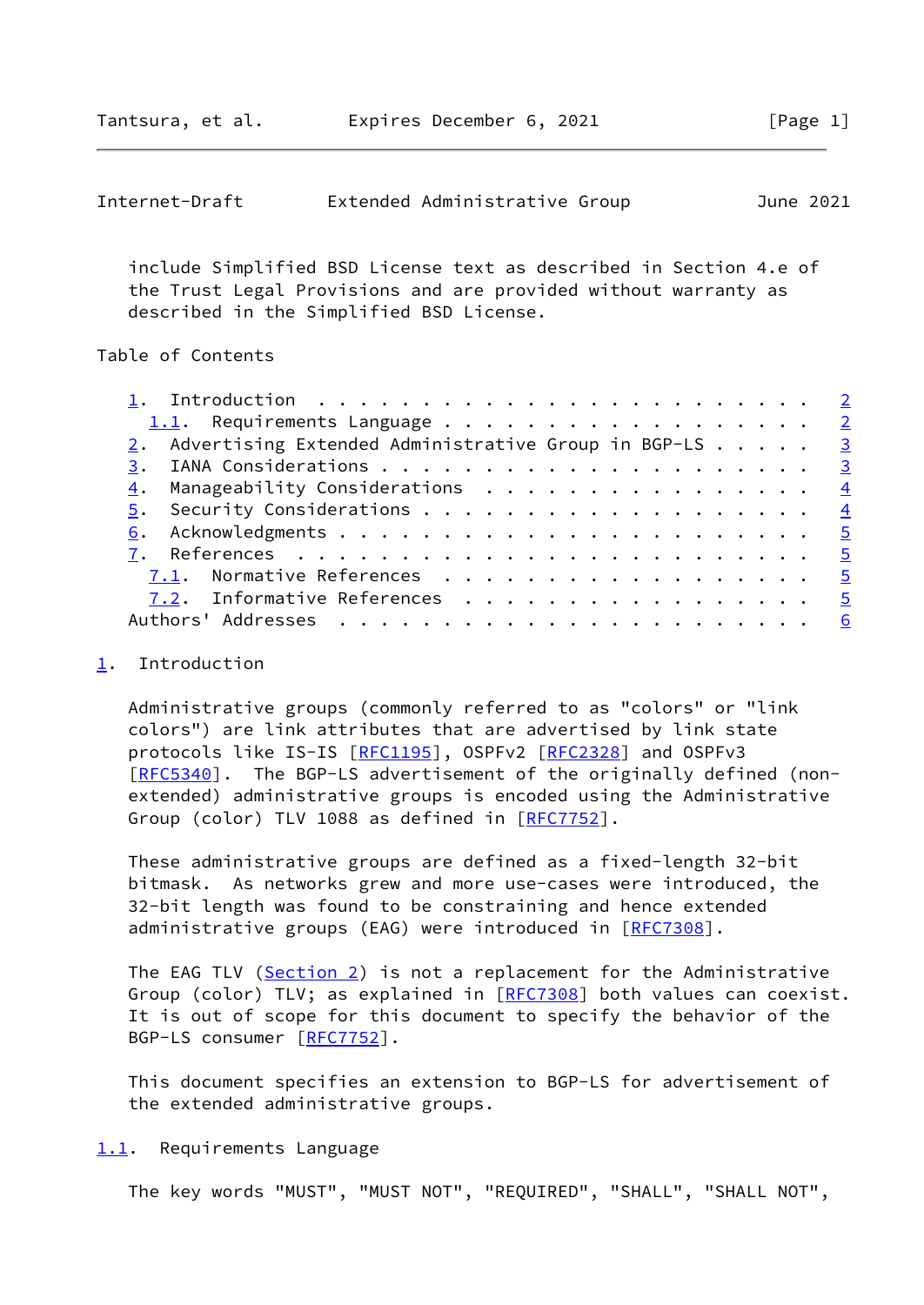"SHOULD", "SHOULD NOT", "RECOMMENDED", "NOT RECOMMENDED", "MAY", and "OPTIONAL" in this document are to be interpreted as described in [BCP](https://datatracker.ietf.org/doc/pdf/bcp14) [14](https://datatracker.ietf.org/doc/pdf/bcp14) [[RFC2119\]](https://datatracker.ietf.org/doc/pdf/rfc2119) [\[RFC8174](https://datatracker.ietf.org/doc/pdf/rfc8174)] when, and only when, they appear in all capitals, as shown here.

|  | Tantsura, et al. |  | Expires December 6, 2021 |  | [Page 2] |  |
|--|------------------|--|--------------------------|--|----------|--|
|--|------------------|--|--------------------------|--|----------|--|

<span id="page-2-1"></span>

| Internet-Draft | Extended Administrative Group | June 2021 |  |
|----------------|-------------------------------|-----------|--|
|                |                               |           |  |

<span id="page-2-0"></span>[2](#page-2-0). Advertising Extended Administrative Group in BGP-LS

 This document defines an extension that enables BGP-LS speakers to signal the EAG of links in a network to a BGP-LS consumer of network topology such as a centralized controller. The centralized controller can leverage this information in traffic engineering computations and other use-cases. When a BGP-LS speaker is originating the topology learnt via link-state routing protocols like OSPF or IS-IS, the EAG information of the links is sourced from the underlying extensions as defined in [\[RFC7308](https://datatracker.ietf.org/doc/pdf/rfc7308)].

 The EAG of a link is encoded in a new Link Attribute TLV [\[RFC7752](https://datatracker.ietf.org/doc/pdf/rfc7752)] using the following format:

| 0 1 2 3 4 5 6 7 8 9 0 1 2 3 4 5 6 7 8 9 0 1 2 3 4 5 6 7 8 9 0 1 |  |  |  |  |  |  |      |  |  |  |  |  |  |  |  |        |  |  |  |  |
|-----------------------------------------------------------------|--|--|--|--|--|--|------|--|--|--|--|--|--|--|--|--------|--|--|--|--|
|                                                                 |  |  |  |  |  |  |      |  |  |  |  |  |  |  |  |        |  |  |  |  |
|                                                                 |  |  |  |  |  |  | Type |  |  |  |  |  |  |  |  | Length |  |  |  |  |
|                                                                 |  |  |  |  |  |  |      |  |  |  |  |  |  |  |  |        |  |  |  |  |
| Extended Administrative Group (variable)                        |  |  |  |  |  |  |      |  |  |  |  |  |  |  |  |        |  |  |  |  |
|                                                                 |  |  |  |  |  |  |      |  |  |  |  |  |  |  |  |        |  |  |  |  |

Figure 1: Extended Administrative Group TLV Format

## Where:

- o Type: 1173
- o Length: variable length which represents the total length of the value field in octets. The length value MUST be a multiple of 4. If the length is not a multiple of 4, the TLV MUST be considered malformed.
- o Value: one or more sets of 32-bit bitmasks that indicate the administrative groups (colors) that are enabled on the link when those specific bits are set.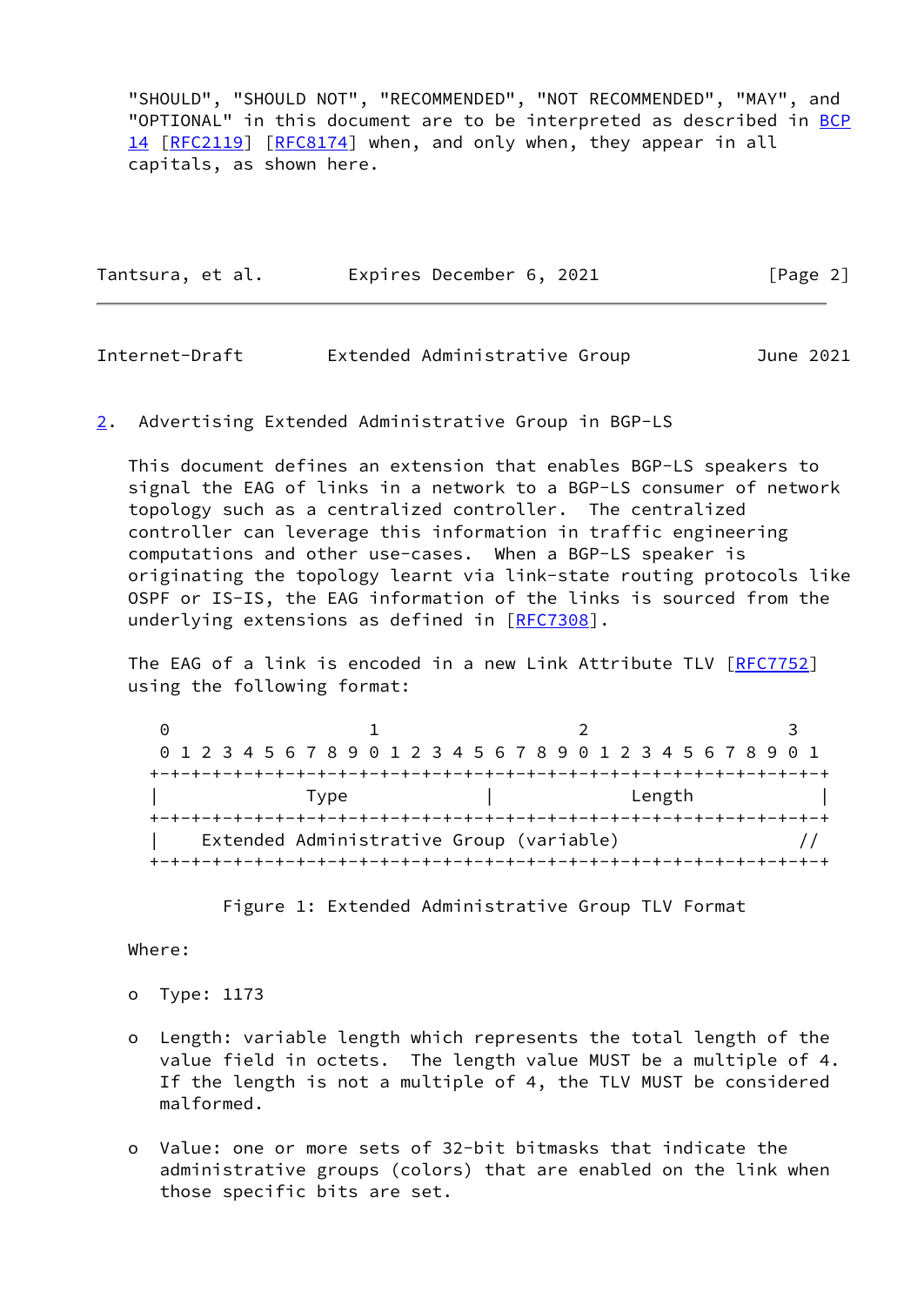#### <span id="page-3-0"></span>[3](#page-3-0). IANA Considerations

 This document requests assigning a code-point from the registry "BGP- LS Node Descriptor, Link Descriptor, Prefix Descriptor, and Attribute TLVs" based on table below. Early allocation for these code-points have been done by IANA.

Tantsura, et al. Expires December 6, 2021 [Page 3]

<span id="page-3-2"></span>

| Internet-Draft | Extended Administrative Group | June 2021         |
|----------------|-------------------------------|-------------------|
| Code Point     | Description                   | IS-IS TLV/Sub-TLV |
| 1173           | Extended Administrative Group | 22/14             |

+------------+-------------------------------+-------------------+

## <span id="page-3-1"></span>[4](#page-3-1). Manageability Considerations

 The new protocol extensions introduced in this document augment the existing IGP topology information that is distributed via [[RFC7752](https://datatracker.ietf.org/doc/pdf/rfc7752)]. Procedures and protocol extensions defined in this document do not affect the BGP protocol operations and management other than as discussed in the Manageability Considerations section of [\[RFC7752](https://datatracker.ietf.org/doc/pdf/rfc7752)]. Specifically, the malformed attribute tests for syntactic checks in the Fault Management section of [\[RFC7752](https://datatracker.ietf.org/doc/pdf/rfc7752)] now encompass the new BGP- LS Attribute TLV defined in this document. The semantic or content checking for the TLV specified in this document and its association with the BGP-LS NLRI types or its BGP-LS Attribute is left to the consumer of the BGP-LS information (e.g. an application or a controller) and not the BGP protocol.

 A consumer of the BGP-LS information retrieves this information over a BGP-LS session (refer [Section 1](#page-1-0) and 2 of [[RFC7752\]](https://datatracker.ietf.org/doc/pdf/rfc7752)).

<span id="page-3-3"></span>[5](#page-3-3). Security Considerations

 The procedures and protocol extensions defined in this document do not affect the BGP security model. See the "Security Considerations"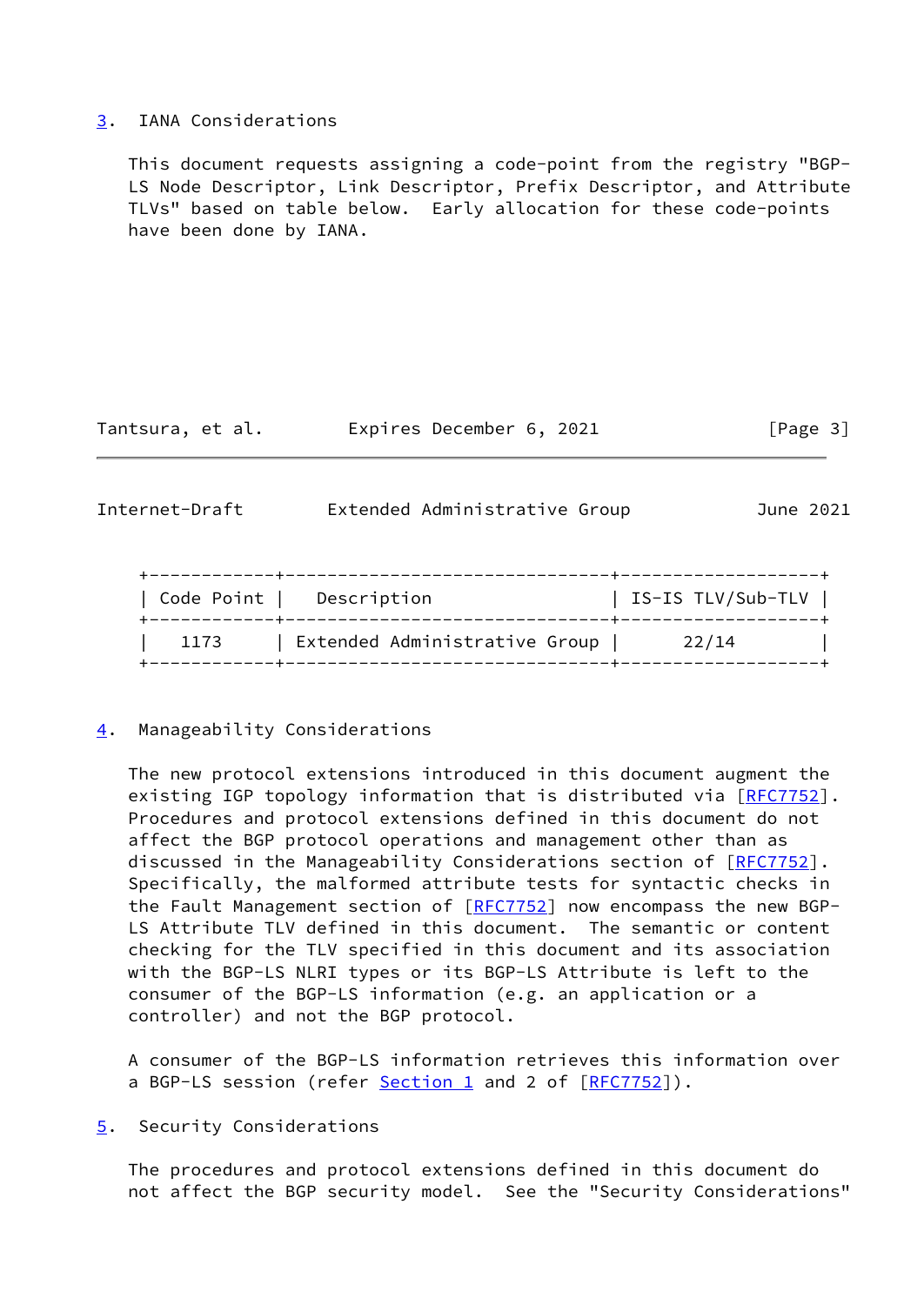section of [[RFC4271\]](https://datatracker.ietf.org/doc/pdf/rfc4271) for a discussion of BGP security. This document only introduces a new Attribute TLV and any syntactic error in it would result in the BGP-LS Attribute being discarded [\[RFC7752](https://datatracker.ietf.org/doc/pdf/rfc7752)]. Also, refer to [\[RFC4272](https://datatracker.ietf.org/doc/pdf/rfc4272)] and [\[RFC6952](https://datatracker.ietf.org/doc/pdf/rfc6952)] for analyses of security issues for BGP. Security considerations for acquiring and distributing BGP-LS information are discussed in [\[RFC7752](https://datatracker.ietf.org/doc/pdf/rfc7752)]. The TLV introduced in this document is used to propagate the EAG extensions defined in [[RFC7308\]](https://datatracker.ietf.org/doc/pdf/rfc7308). It is assumed that the IGP instances originating this TLV will support any required security mechanisms for OSPF and IS-IS, in order to prevent any security issues when propagating the Sub-TLVs into BGP-LS.

Security concerns for OSPF are addressed in [\[RFC7474](https://datatracker.ietf.org/doc/pdf/rfc7474)], [\[RFC4552](https://datatracker.ietf.org/doc/pdf/rfc4552)] and [\[RFC7166](https://datatracker.ietf.org/doc/pdf/rfc7166)]. Further security analysis for OSPF protocol is done in [\[RFC6863](https://datatracker.ietf.org/doc/pdf/rfc6863)].

Security considerations for IS-IS are specified by [[RFC5304\]](https://datatracker.ietf.org/doc/pdf/rfc5304).

|  | Tantsura, et al. | Expires December 6, 2021 | [Page 4] |
|--|------------------|--------------------------|----------|
|--|------------------|--------------------------|----------|

<span id="page-4-1"></span>

| Internet-Draft |  | Extended Administrative Group |  | June 2021 |  |
|----------------|--|-------------------------------|--|-----------|--|
|----------------|--|-------------------------------|--|-----------|--|

 The advertisement of the link attribute information defined in this document presents no significant additional risk beyond that associated with the existing link attribute information already supported in [\[RFC7752](https://datatracker.ietf.org/doc/pdf/rfc7752)].

<span id="page-4-0"></span>[6](#page-4-0). Acknowledgments

 The authors would like to thank Eric Osborne, Les Ginsberg, Tim Chown, Ben Niven-Jenkins and Alvaro Retana for their reviews and valuable comments.

- <span id="page-4-2"></span>[7](#page-4-2). References
- <span id="page-4-3"></span>[7.1](#page-4-3). Normative References
	- [RFC2119] Bradner, S., "Key words for use in RFCs to Indicate Requirement Levels", [BCP 14](https://datatracker.ietf.org/doc/pdf/bcp14), [RFC 2119](https://datatracker.ietf.org/doc/pdf/rfc2119), DOI 10.17487/RFC2119, March 1997, <[https://www.rfc-editor.org/info/rfc2119>](https://www.rfc-editor.org/info/rfc2119).
	- [RFC7308] Osborne, E., "Extended Administrative Groups in MPLS Traffic Engineering (MPLS-TE)", [RFC 7308,](https://datatracker.ietf.org/doc/pdf/rfc7308)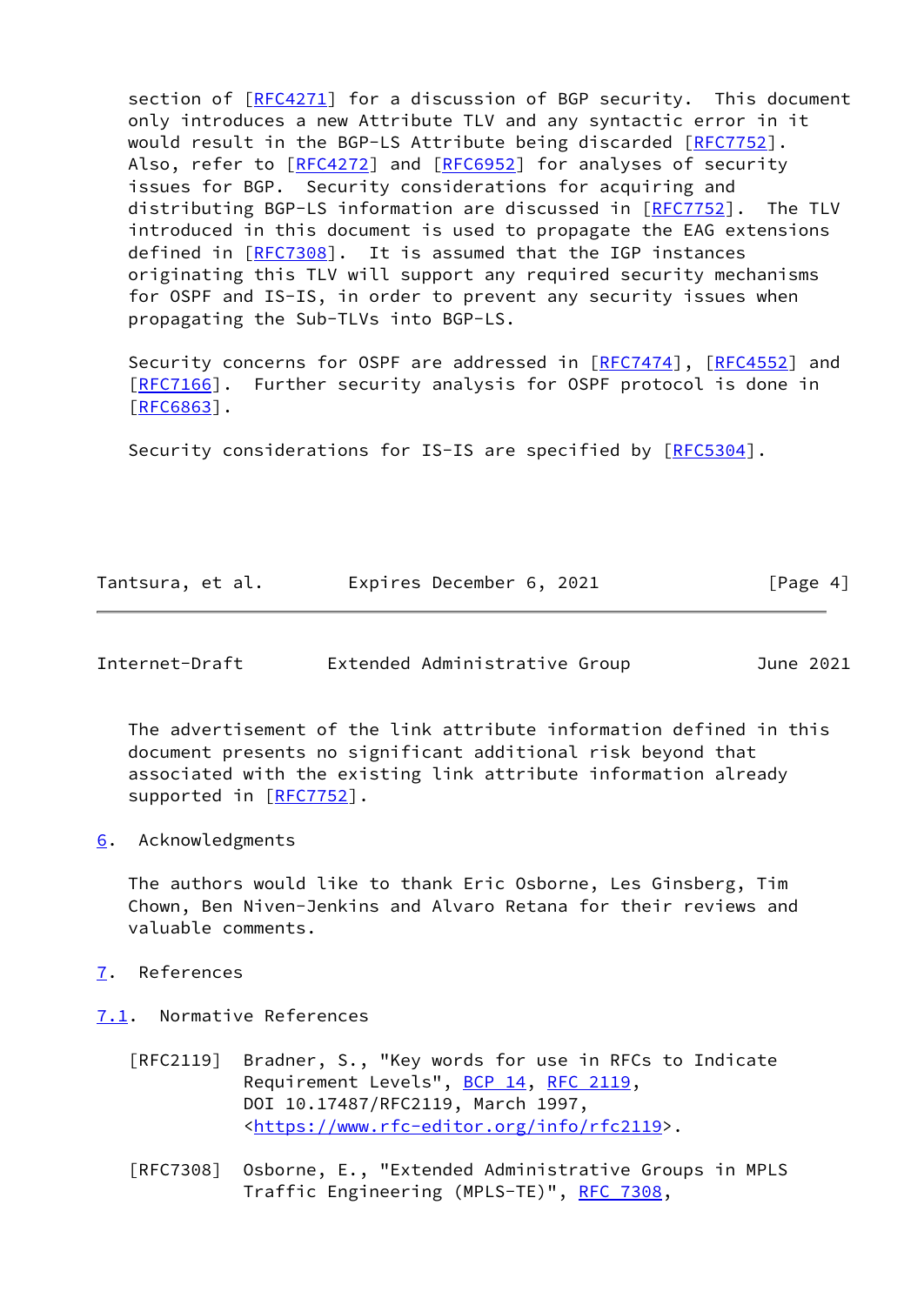DOI 10.17487/RFC7308, July 2014, <[https://www.rfc-editor.org/info/rfc7308>](https://www.rfc-editor.org/info/rfc7308).

- [RFC7752] Gredler, H., Ed., Medved, J., Previdi, S., Farrel, A., and S. Ray, "North-Bound Distribution of Link-State and Traffic Engineering (TE) Information Using BGP", [RFC 7752,](https://datatracker.ietf.org/doc/pdf/rfc7752) DOI 10.17487/RFC7752, March 2016, <[https://www.rfc-editor.org/info/rfc7752>](https://www.rfc-editor.org/info/rfc7752).
- [RFC8174] Leiba, B., "Ambiguity of Uppercase vs Lowercase in [RFC](https://datatracker.ietf.org/doc/pdf/rfc2119) [2119](https://datatracker.ietf.org/doc/pdf/rfc2119) Key Words", [BCP 14](https://datatracker.ietf.org/doc/pdf/bcp14), [RFC 8174,](https://datatracker.ietf.org/doc/pdf/rfc8174) DOI 10.17487/RFC8174, May 2017, [<https://www.rfc-editor.org/info/rfc8174](https://www.rfc-editor.org/info/rfc8174)>.
- <span id="page-5-0"></span>[7.2](#page-5-0). Informative References
	- [RFC1195] Callon, R., "Use of OSI IS-IS for routing in TCP/IP and dual environments", [RFC 1195,](https://datatracker.ietf.org/doc/pdf/rfc1195) DOI 10.17487/RFC1195, December 1990, <<https://www.rfc-editor.org/info/rfc1195>>.
	- [RFC2328] Moy, J., "OSPF Version 2", STD 54, [RFC 2328](https://datatracker.ietf.org/doc/pdf/rfc2328), DOI 10.17487/RFC2328, April 1998, <[https://www.rfc-editor.org/info/rfc2328>](https://www.rfc-editor.org/info/rfc2328).

| Tantsura, et al. | Expires December 6, 2021 |  | [Page 5] |
|------------------|--------------------------|--|----------|
|------------------|--------------------------|--|----------|

- <span id="page-5-1"></span>Internet-Draft Extended Administrative Group June 2021
	- [RFC4271] Rekhter, Y., Ed., Li, T., Ed., and S. Hares, Ed., "A Border Gateway Protocol 4 (BGP-4)", [RFC 4271,](https://datatracker.ietf.org/doc/pdf/rfc4271) DOI 10.17487/RFC4271, January 2006, <[https://www.rfc-editor.org/info/rfc4271>](https://www.rfc-editor.org/info/rfc4271).
	- [RFC4272] Murphy, S., "BGP Security Vulnerabilities Analysis", [RFC 4272,](https://datatracker.ietf.org/doc/pdf/rfc4272) DOI 10.17487/RFC4272, January 2006, <[https://www.rfc-editor.org/info/rfc4272>](https://www.rfc-editor.org/info/rfc4272).
	- [RFC4552] Gupta, M. and N. Melam, "Authentication/Confidentiality for OSPFv3", [RFC 4552](https://datatracker.ietf.org/doc/pdf/rfc4552), DOI 10.17487/RFC4552, June 2006, <[https://www.rfc-editor.org/info/rfc4552>](https://www.rfc-editor.org/info/rfc4552).
	- [RFC5304] Li, T. and R. Atkinson, "IS-IS Cryptographic Authentication", [RFC 5304,](https://datatracker.ietf.org/doc/pdf/rfc5304) DOI 10.17487/RFC5304, October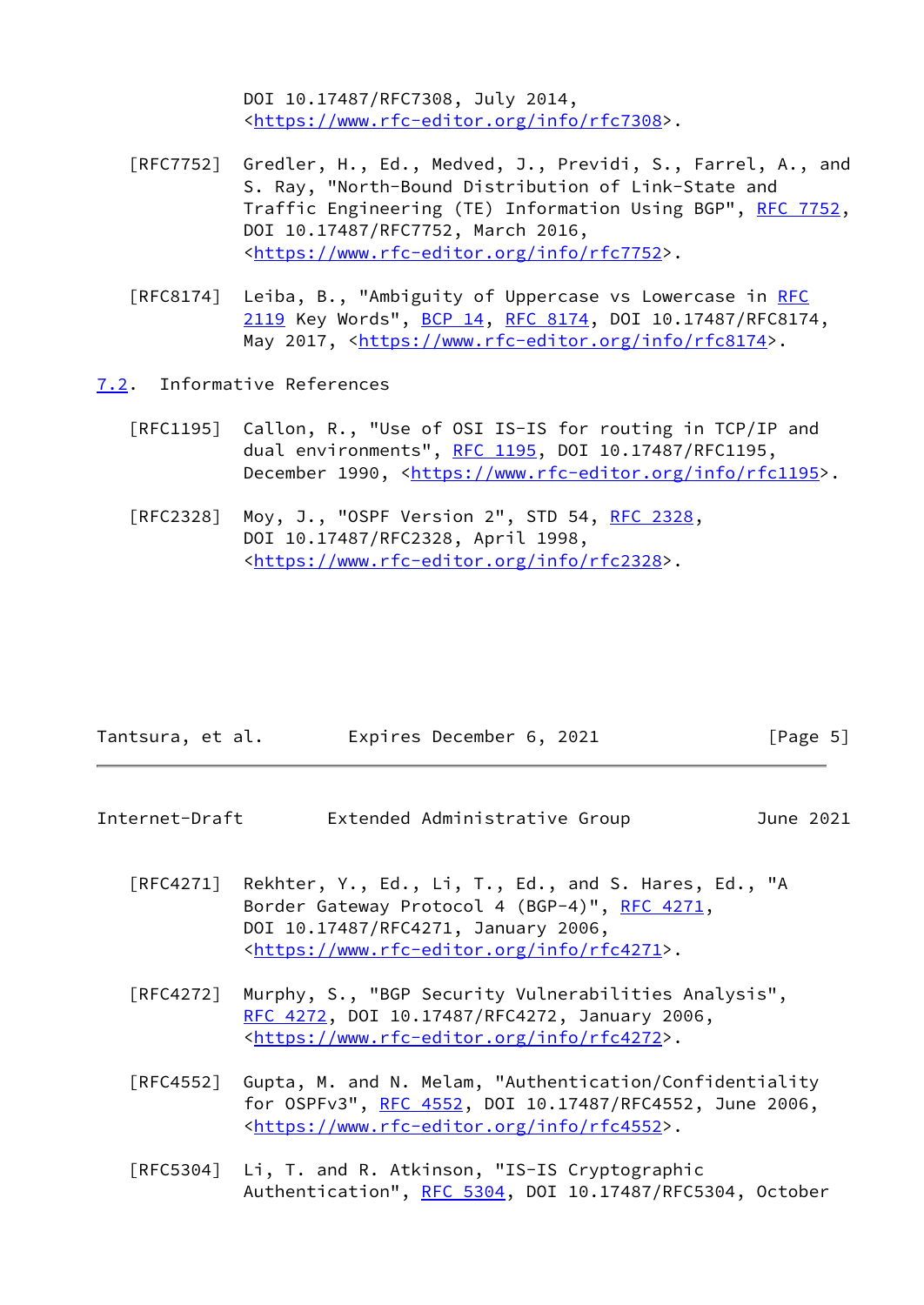2008, [<https://www.rfc-editor.org/info/rfc5304](https://www.rfc-editor.org/info/rfc5304)>.

- [RFC5340] Coltun, R., Ferguson, D., Moy, J., and A. Lindem, "OSPF for IPv6", [RFC 5340](https://datatracker.ietf.org/doc/pdf/rfc5340), DOI 10.17487/RFC5340, July 2008, <[https://www.rfc-editor.org/info/rfc5340>](https://www.rfc-editor.org/info/rfc5340).
- [RFC6863] Hartman, S. and D. Zhang, "Analysis of OSPF Security According to the Keying and Authentication for Routing Protocols (KARP) Design Guide", [RFC 6863,](https://datatracker.ietf.org/doc/pdf/rfc6863) DOI 10.17487/RFC6863, March 2013, <[https://www.rfc-editor.org/info/rfc6863>](https://www.rfc-editor.org/info/rfc6863).
- [RFC6952] Jethanandani, M., Patel, K., and L. Zheng, "Analysis of BGP, LDP, PCEP, and MSDP Issues According to the Keying and Authentication for Routing Protocols (KARP) Design Guide", [RFC 6952,](https://datatracker.ietf.org/doc/pdf/rfc6952) DOI 10.17487/RFC6952, May 2013, <[https://www.rfc-editor.org/info/rfc6952>](https://www.rfc-editor.org/info/rfc6952).
- [RFC7166] Bhatia, M., Manral, V., and A. Lindem, "Supporting Authentication Trailer for OSPFv3", [RFC 7166,](https://datatracker.ietf.org/doc/pdf/rfc7166) DOI 10.17487/RFC7166, March 2014, <[https://www.rfc-editor.org/info/rfc7166>](https://www.rfc-editor.org/info/rfc7166).
- [RFC7474] Bhatia, M., Hartman, S., Zhang, D., and A. Lindem, Ed., "Security Extension for OSPFv2 When Using Manual Key Management", [RFC 7474](https://datatracker.ietf.org/doc/pdf/rfc7474), DOI 10.17487/RFC7474, April 2015, <[https://www.rfc-editor.org/info/rfc7474>](https://www.rfc-editor.org/info/rfc7474).

Authors' Addresses

| Tantsura, et al. | Expires December 6, 2021 | [Page 6] |  |
|------------------|--------------------------|----------|--|
|                  |                          |          |  |

Internet-Draft Extended Administrative Group June 2021

 Jeff Tantsura Juniper Networks

Email: jefftant.ietf@gmail.com

 Zitao Wang Huawei